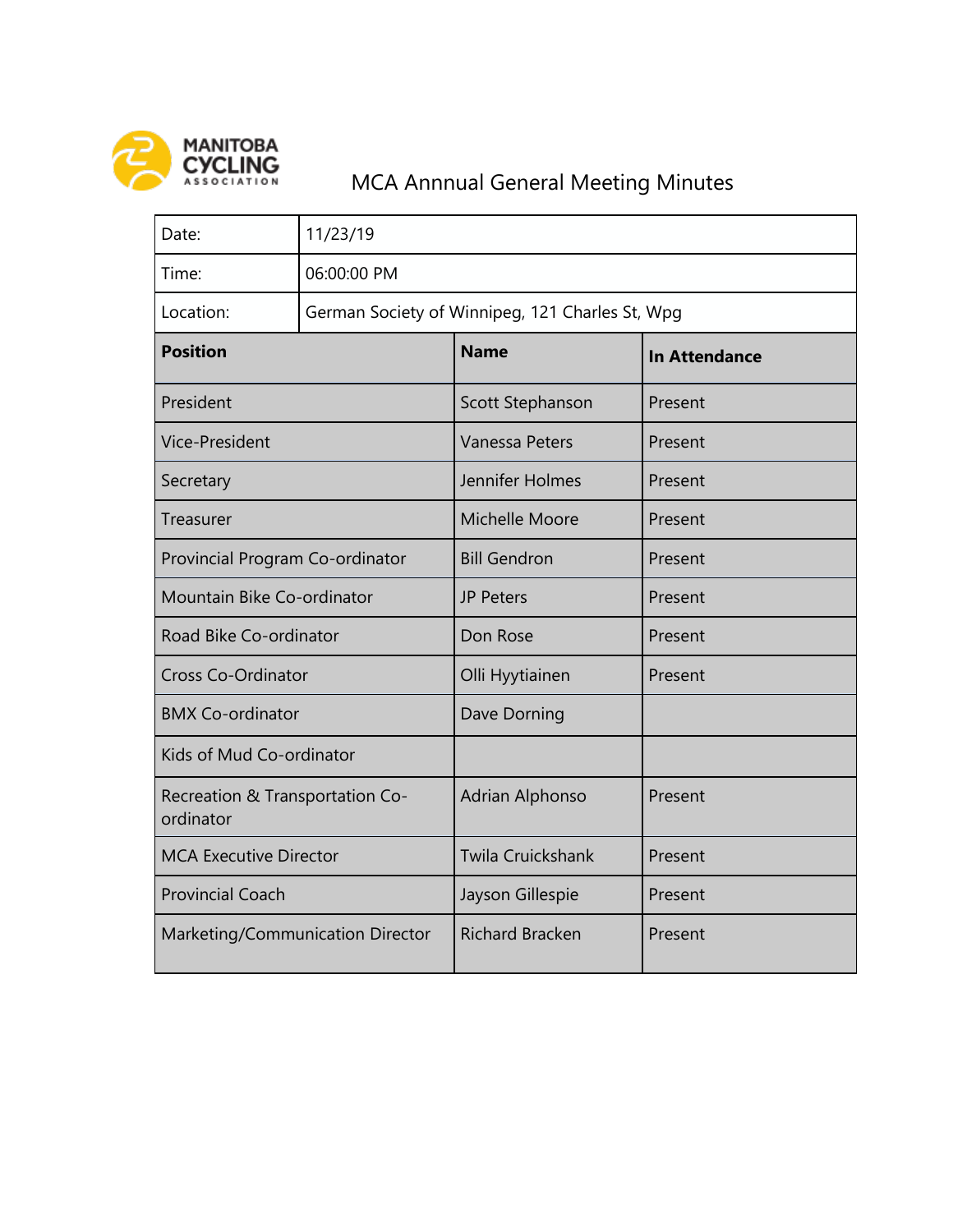| Part A | <b>Agenda Item</b>                                                                                                                             | <b>Presenter</b> |
|--------|------------------------------------------------------------------------------------------------------------------------------------------------|------------------|
|        | Call to Order at 3:30pm<br>Quorum is established                                                                                               | President        |
| 2      | <b>MOTION 1.0 Approve Agenda</b><br>Motion to approve made by Don<br>Seconded by JP<br>Carried by show of hands                                | President        |
| 3      | <b>MOTION 2.0</b> Approve 2018 AGM Minutes<br>Motion to approve made by Olli<br>Seconded by Bill<br>Carried by show of hands                   | President        |
| 4      | <b>MOTION 3.0</b> Approve By-law Amendments<br>Motion to approve by-law amendments made by Rich<br>Seconded by Don<br>Carried by show of hands | President        |

| Part B | <b>Agenda Item</b>                                                                                                                                         | <b>Presenter</b> |
|--------|------------------------------------------------------------------------------------------------------------------------------------------------------------|------------------|
|        | <b>Financial Report</b><br>Treasurer reviewed audited financial statements, including<br>the audit report, GST expense and statement of operations         | Treasurer        |
|        | line items<br><b>MOTION 4.0</b> Approval of Audited Financial Statements<br>Motion to approve made by Adrian<br>Seconded by JP<br>Carried by show of hands |                  |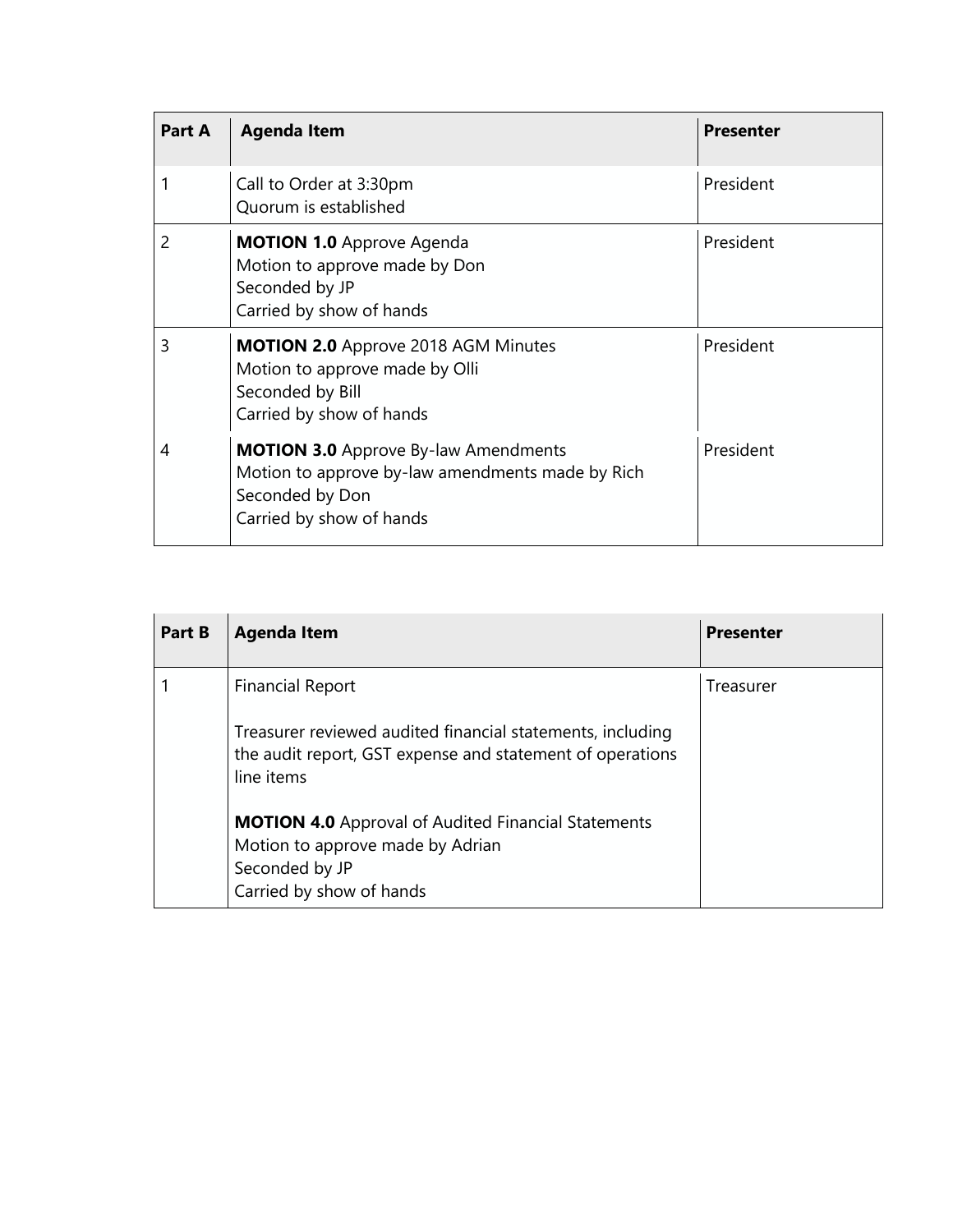| Part C | <b>Agenda Item</b>                                                                    | <b>Presenter</b> |
|--------|---------------------------------------------------------------------------------------|------------------|
|        | <b>Board Elections</b>                                                                | President        |
|        | a) Vanessa Peters re-elected as Vice President by acclimation                         |                  |
|        | b) Treasurer: no nominees, no volunteers from floor, role<br>remains unfilled, tabled |                  |
|        | c) Secretary: Donna Sulz sole nominee, elected by<br>acclimation                      |                  |
|        | d) Road Director: Trevor Allen sole nominee, elected by<br>acclimation                |                  |
|        | e) KOM Director: Cara Gillis sole nominee, elected by<br>acclimation                  |                  |
|        | Provincial Program: Don Rose sole nominee, elected by<br>f<br>acclimation             |                  |

| <b>Part D</b> | <b>Agenda Item</b>                                                                                                                                                                                                                       | <b>Presenter</b> |
|---------------|------------------------------------------------------------------------------------------------------------------------------------------------------------------------------------------------------------------------------------------|------------------|
|               | <b>Annual Reports</b><br>Each board member briefly reviewed their written annual<br>reports including challenges and highlights from the year,<br>as well as plans for the next season, and answered any<br>member questions that ensued | Board            |

| Part E | <b>Agenda Item</b>                                | <b>Presenter</b> |
|--------|---------------------------------------------------|------------------|
|        | Adjourn Meeting<br>Motion to adjourn made by Moni | President        |
|        | Seconded by JP<br>Meeting adjourned at 4:55pm     |                  |